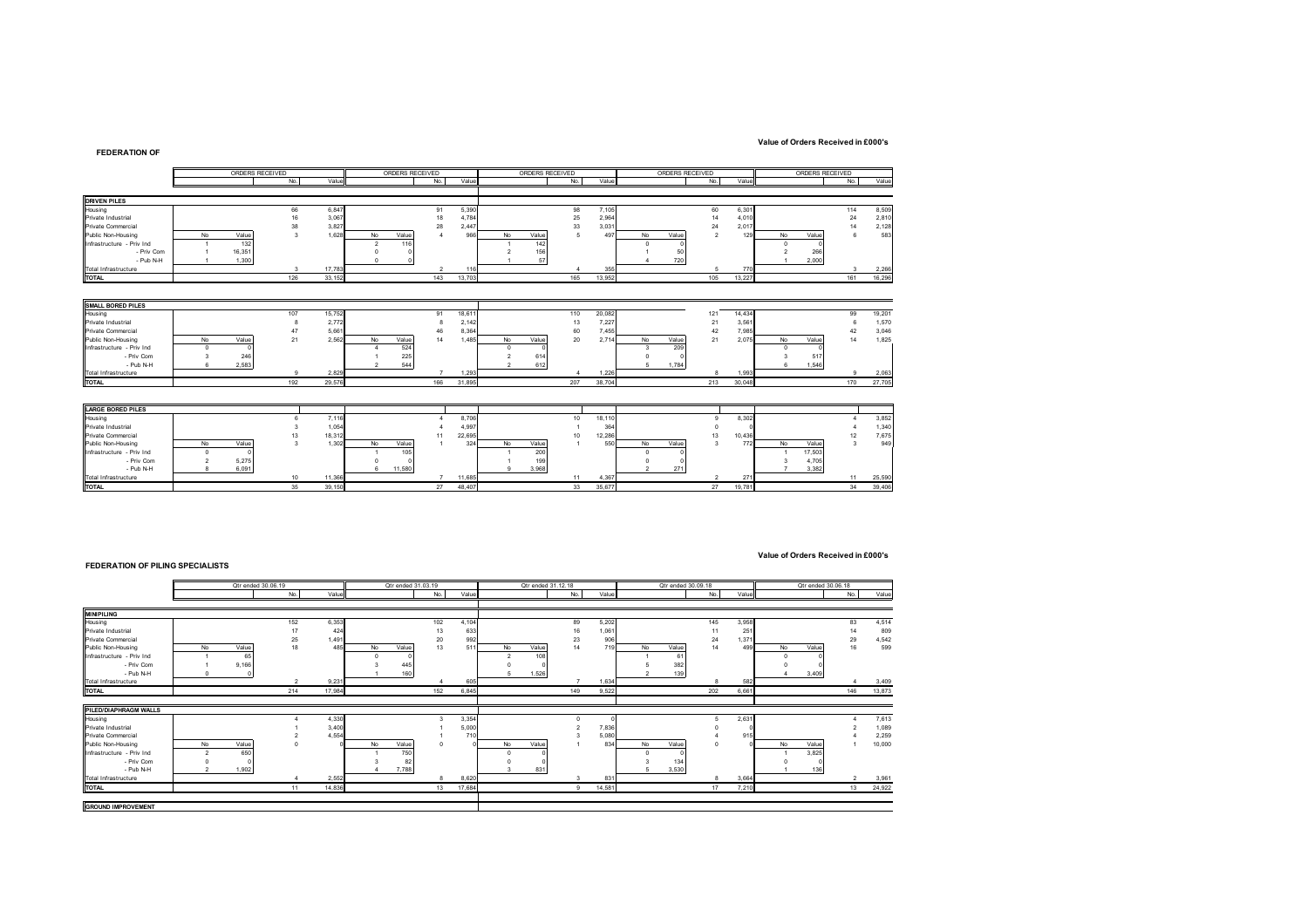

**Value of Orders Received in £000's**

# **FEDERATION OF PILING SPECIALISTS**

|                                | Qtr ended 30,06,19 |  |        |              |         | Otr ended 31.03.19 |        |     |         |       | Otr ended 31.12.18 |     |         |     | Qtr ended 30.09.18 |     | Otr ended 30.06.18 |           |        |     |         |
|--------------------------------|--------------------|--|--------|--------------|---------|--------------------|--------|-----|---------|-------|--------------------|-----|---------|-----|--------------------|-----|--------------------|-----------|--------|-----|---------|
|                                | Value<br>No.       |  |        | Value<br>No. |         |                    | No.    |     |         | Value | Value<br>No.       |     |         | No. |                    |     | Value              |           |        |     |         |
|                                |                    |  |        |              |         |                    |        |     |         |       |                    |     |         |     |                    |     |                    |           |        |     |         |
| <b>TOTAL Piles &amp; Walls</b> |                    |  |        | 578          | 134.698 |                    |        | 501 | 118,534 |       |                    | 563 | 112,436 |     |                    | 564 | 76,927             |           |        | 523 | 122,202 |
| <b>TOTAL (All Systems)</b>     |                    |  |        | 651          | 140,709 |                    |        | 572 | 124,848 |       |                    | 639 | 117,723 |     |                    | 646 | 80,617             |           |        | 616 | 128,254 |
|                                |                    |  |        |              |         |                    |        |     |         |       |                    |     |         |     |                    |     |                    |           |        |     |         |
| <b>Sector Summary</b>          |                    |  |        |              |         |                    |        |     |         |       |                    |     |         |     |                    |     |                    |           |        |     |         |
| Housing                        |                    |  |        | 371          | 42,593  |                    |        | 323 | 42,894  |       |                    | 346 | 53,668  |     |                    | 378 | 37,439             |           |        | 359 | 45,896  |
| Private Industrial             |                    |  |        | 49           | 11,304  |                    |        | 53  | 17,809  |       |                    | 71  | 20,921  |     |                    | 60  | 8,466              |           |        | 64  | 9,635   |
| Private Commercial             |                    |  |        | 143          | 34.594  |                    |        | 123 | 36,662  |       |                    | 138 | 29,058  |     |                    | 122 | 23,407             |           |        | 112 | 20,392  |
| Public Non-Housing             | No                 |  | Value  | 50           | 6.213   | No                 | Value  | 38  | 3,433   | No    | Value              | 44  | 5.370   | No  | Value              | 45  | 3,659              | <b>No</b> | Value  | 44  | 14,140  |
| Infrastructure - Priv Ind      |                    |  | 847    |              |         |                    | 1.495  |     |         |       | 450                |     |         |     | 270                |     |                    | 6         | 21,550 |     |         |
| - Priv Com                     | 17                 |  | 33,282 |              |         |                    | 752    |     |         |       | 988                |     |         | 18  | 88                 |     |                    | 11        | 5,622  |     |         |
| - Pub N-H                      | 17                 |  | 11.876 |              |         | 20                 | 21,803 |     |         | 30    | 7.268              |     |         | 19  | 6,489              |     |                    | 20        | 11,019 |     |         |
| Total Infrastructure           |                    |  |        | 38           | 46,005  |                    |        | 35  | 24,050  |       |                    | 40  | 8.706   |     |                    | 41  | 7.646              |           |        | 37  | 38,191  |
| <b>TOTAL</b>                   |                    |  |        | 651          | 140.709 |                    |        | 572 | 124.848 |       |                    | 639 | 117.723 |     |                    | 646 | 80.617             |           |        | 616 | 128.254 |